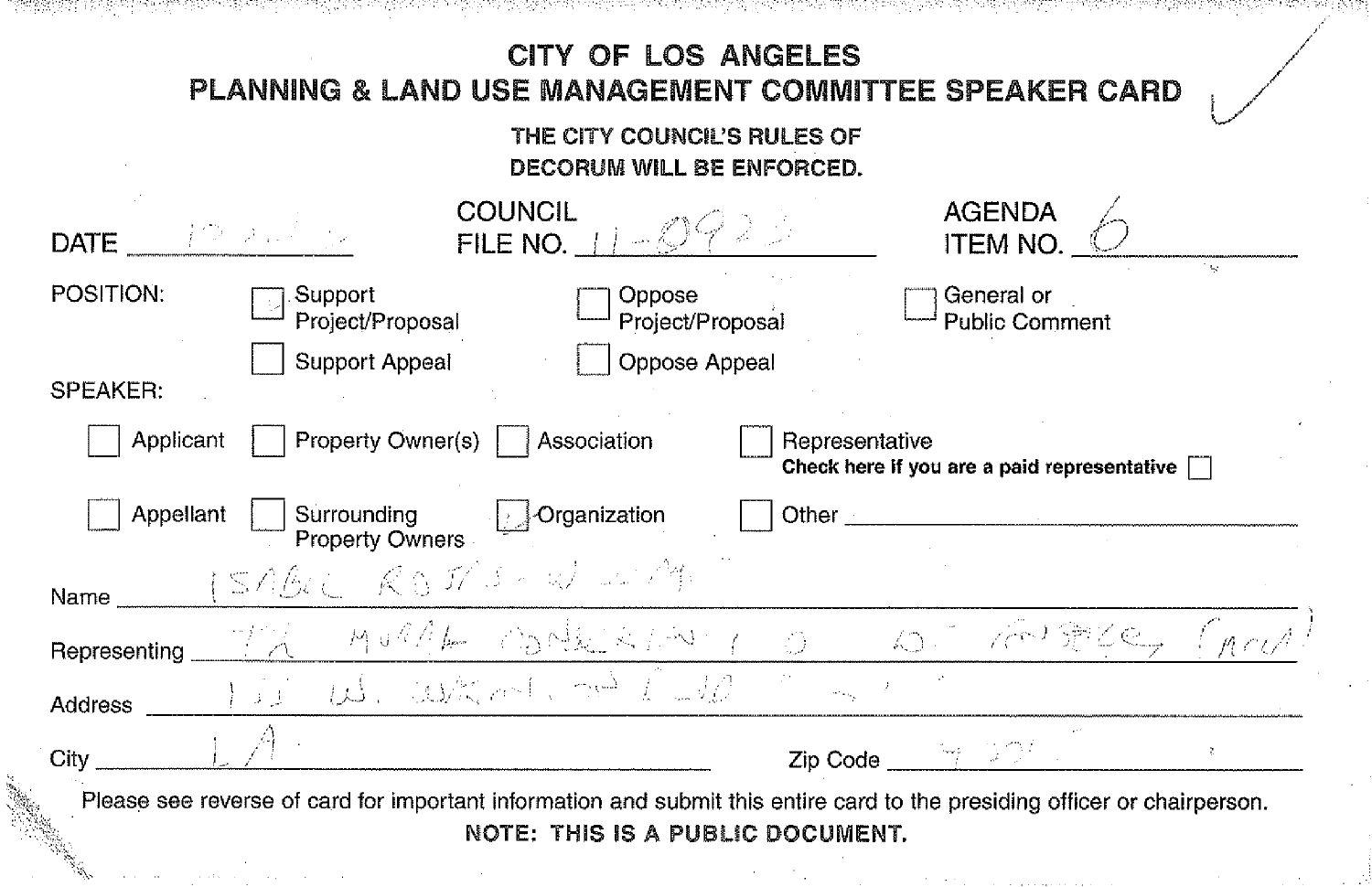## \*\*\*\*\*\*\*\*\*\*\*\*\*\*\*\* TA 등 1976년 1977년 1977년 전부 지역 10월 19일 10월 10일 CITY OF LOS ANGELES PLANNING & LAND USE MANAGEMENT COMMITTEE SPEAKER CARD THE CITY COUNCIL'S RULES OF DECORUM WILL BE ENFORCED. COUNCIL<br>FILE NO. **AGENDA** DATE  $(0.22 - 1.5)$ ITEM NO. POSITION: **Support Oppose** General or Project/Proposal Project/Proposal Public Comment Support Appeal 0 Oppose Appeal SPEAKER: .<br>مي<sub>م</sub> Applicant  $\mathbb{R}$  Property Owner(s)  $\Box$  Association  $\Box$  Representative Check here if you are a paid representative  $\Box$ Appellant Surrounding Organization Other **Property Owners**  $R$ alriguez  $\neg \partial Y E A$ Name skehodan ASS Representing <u>150 L</u> Address  $\alpha$  $\overline{z}$ ip Code  $\overline{\mathscr{A} \mathcal{O} \mathscr{C}}$ City Please see reverse of card for important information and submit this entire card to the presiding officer or chairperson. NOTE: THIS IS A PUBLIC DOCUMENT.

···:~:~-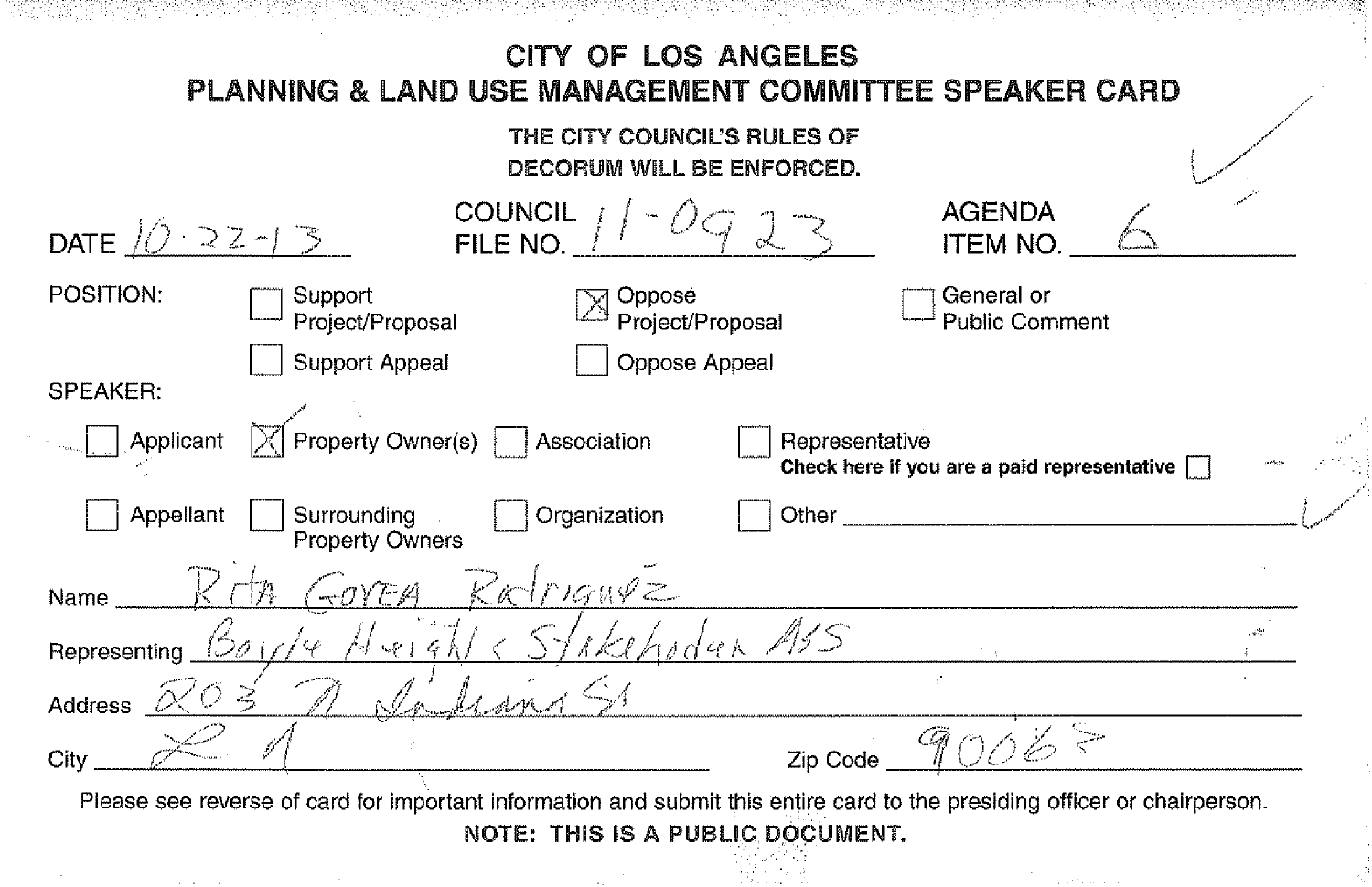| PLANNING & LAND USE MANAGEMENT COMMITTEE SPEAKER CARD                                                                     | CITY OF LOS ANGELES<br>THE CITY COUNCIL'S RULES OF<br>DECORUM WILL BE ENFORCED. |                |                                                    |  |
|---------------------------------------------------------------------------------------------------------------------------|---------------------------------------------------------------------------------|----------------|----------------------------------------------------|--|
| DATE $10 - 23 - 13$ COUNCIL $11.0923$                                                                                     |                                                                                 |                | <b>AGENDA</b><br>ITEM NO.                          |  |
| POSITION:<br>Support<br>Project/Proposal                                                                                  | Oppose<br>Project/Proposal                                                      |                | 'General or<br>Public Comment                      |  |
| Support Appeal<br><b>SPEAKER:</b>                                                                                         | Oppose Appeal                                                                   |                |                                                    |  |
| Property Owner(s)<br>Applicant                                                                                            | Association                                                                     | Representative | Check here if you are a paid representative $\Box$ |  |
| Appellant<br>Surrounding<br><b>Property Owners</b>                                                                        | Organization                                                                    | Other          |                                                    |  |
| Hunola<br>Name                                                                                                            |                                                                                 |                |                                                    |  |
| Representing                                                                                                              |                                                                                 |                |                                                    |  |
| e Height<br>Address                                                                                                       |                                                                                 |                |                                                    |  |
| City                                                                                                                      |                                                                                 | Zip Code       | 90032                                              |  |
| Please see reverse of card for important information and submit this entire card to the presiding officer or chairperson. |                                                                                 |                |                                                    |  |

╱

NOTE: THIS IS A PUBLIC DOCUMENT.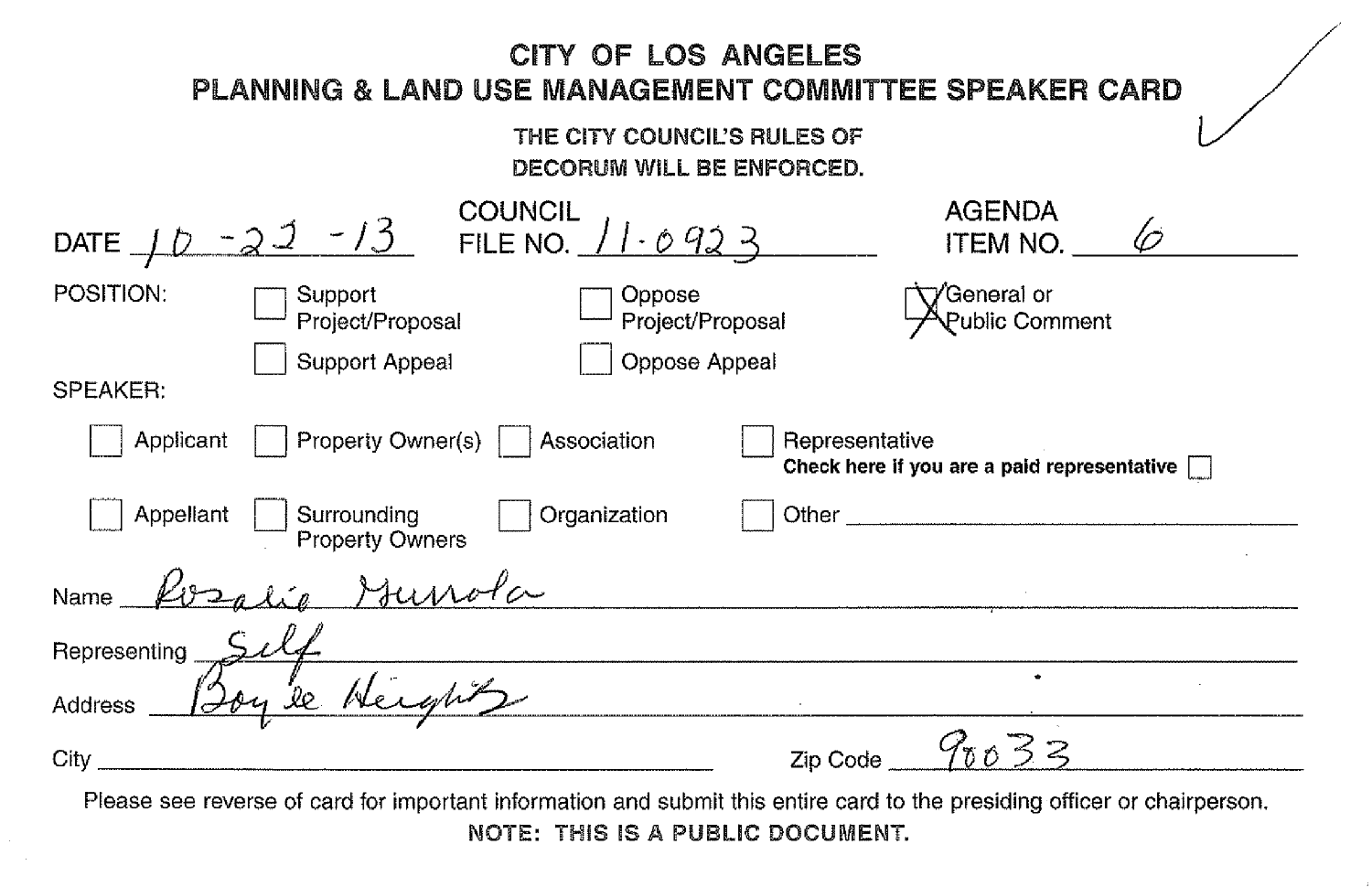| 30일로부 (10% 41%)에 있습니다. 이 아이에 있어서 10% 입니 10% 나이 20% 이 20% 나이 10% 나이 10% 이 20% 가지 않아서 10% 이 10% 이 10% 가지 않아 10%<br><b>CITY OF LOS ANGELES</b><br>PLANNING & LAND USE MANAGEMENT COMMITTEE SPEAKER CARD<br>THE CITY COUNCIL'S RULES OF<br>DECORUM WILL BE ENFORCED. |                                                    |
|------------------------------------------------------------------------------------------------------------------------------------------------------------------------------------------------------------------------------------------------------------------|----------------------------------------------------|
| <b>COUNCIL</b><br>FILE NO. $\sqrt{3}$ - 12 9<br>DATE $\angle \theta$ /2                                                                                                                                                                                          | <b>AGENDA</b><br><b>ITEM NO.</b>                   |
| POSITION:<br>Support<br>Oppose<br>Project/Proposal<br>Project/Proposal                                                                                                                                                                                           | General or<br><b>Public Comment</b>                |
| Support Appeal<br>Oppose Appeal<br><b>SPEAKER:</b><br>Applicant ■ Property Owner(s) ■ Association<br>Representative                                                                                                                                              | Check here if you are a paid representative $\Box$ |
| Surrounding<br>Organization<br>Appellant<br>Other<br><b>Property Owners</b>                                                                                                                                                                                      |                                                    |
| TERESA MARQUE<br>Name                                                                                                                                                                                                                                            |                                                    |
| Address 3/22 E 3nd ST. 1.4                                                                                                                                                                                                                                       |                                                    |
| $City$ 6. $A$ 70063                                                                                                                                                                                                                                              | Zip Code $Z\mathscr{A}\mathscr{B} \cong$           |
| Please see reverse of card for important information and submit this entire card to the presiding officer or chairperson.<br>NOTE: THIS IS A PUBLIC DOCUMENT.<br>al Pau<br>- bár                                                                                 |                                                    |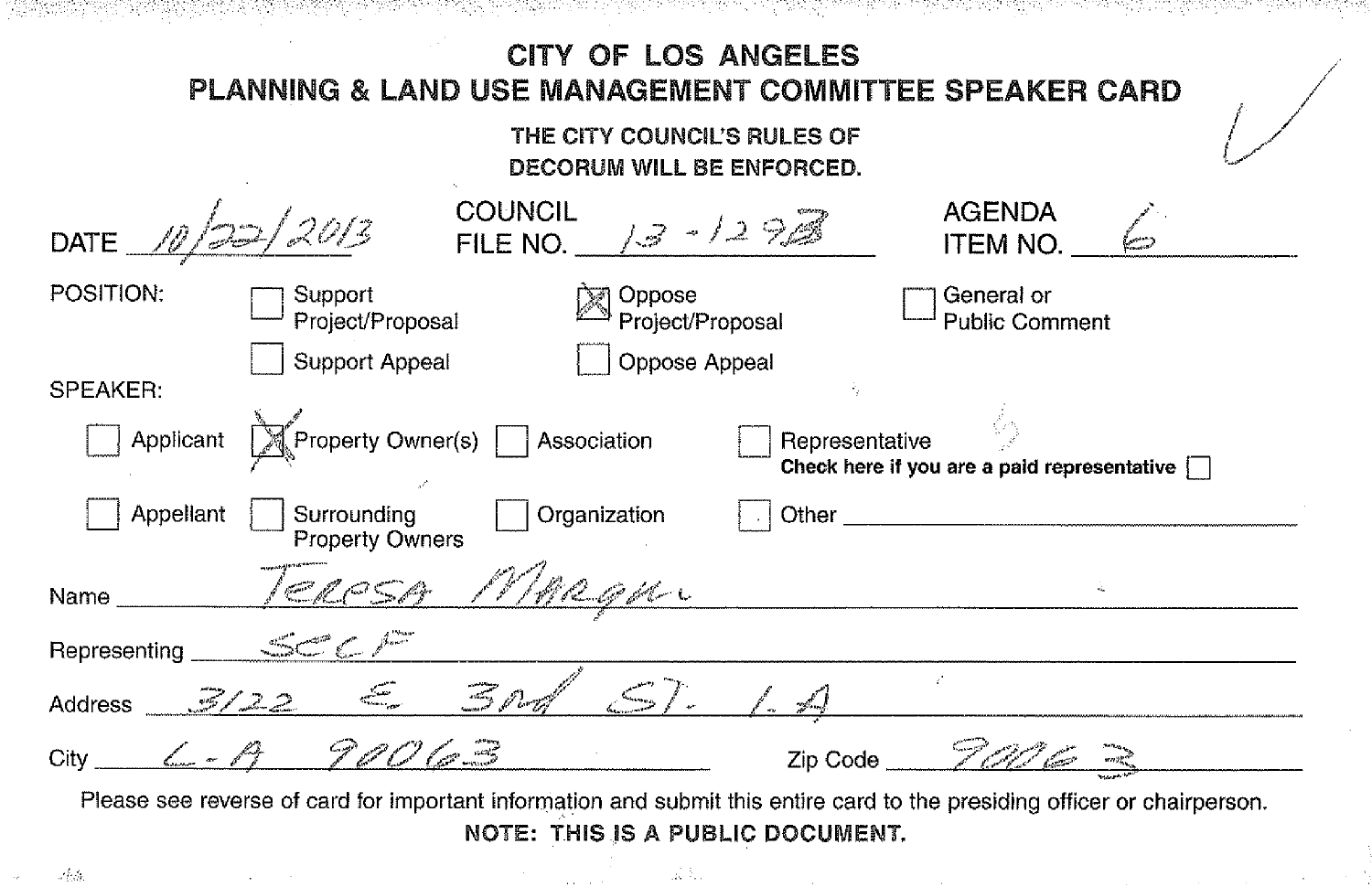## 개강 개, 김동인 개선을 가장 가져 있던 사이에 있어 좋아 안 사이에 없어 가입니까 CITY OF LOS ANGELES PLANNING & LAND USE MANAGEMENT COMMITTEE SPEAKER CARD THE CITY COUNCIL'S RULES OF DECORUM WILL BE ENFORCED. **COUNCIL AGENDA**  $11 - 0.925$ DATE  $\ell$ FILE NO. **ITEM NO** POSITION: Support Oppose General or Project/Proposal Project/Proposal **Public Comment** Support Appeal Oppose Appeal SPFAKER: Applicant Property Owner(s) Association Representative Check here if you are a paid representative [7] Organization Appellant Surroundina Other **Property Owners** Shzanne Name Cance enico Representing **Address** City Zip Code Please see reverse of card for important information and submit this entire card to the presiding officer or chairperson. NOTE: THIS IS A PUBLIC DOCUMENT.

网络魔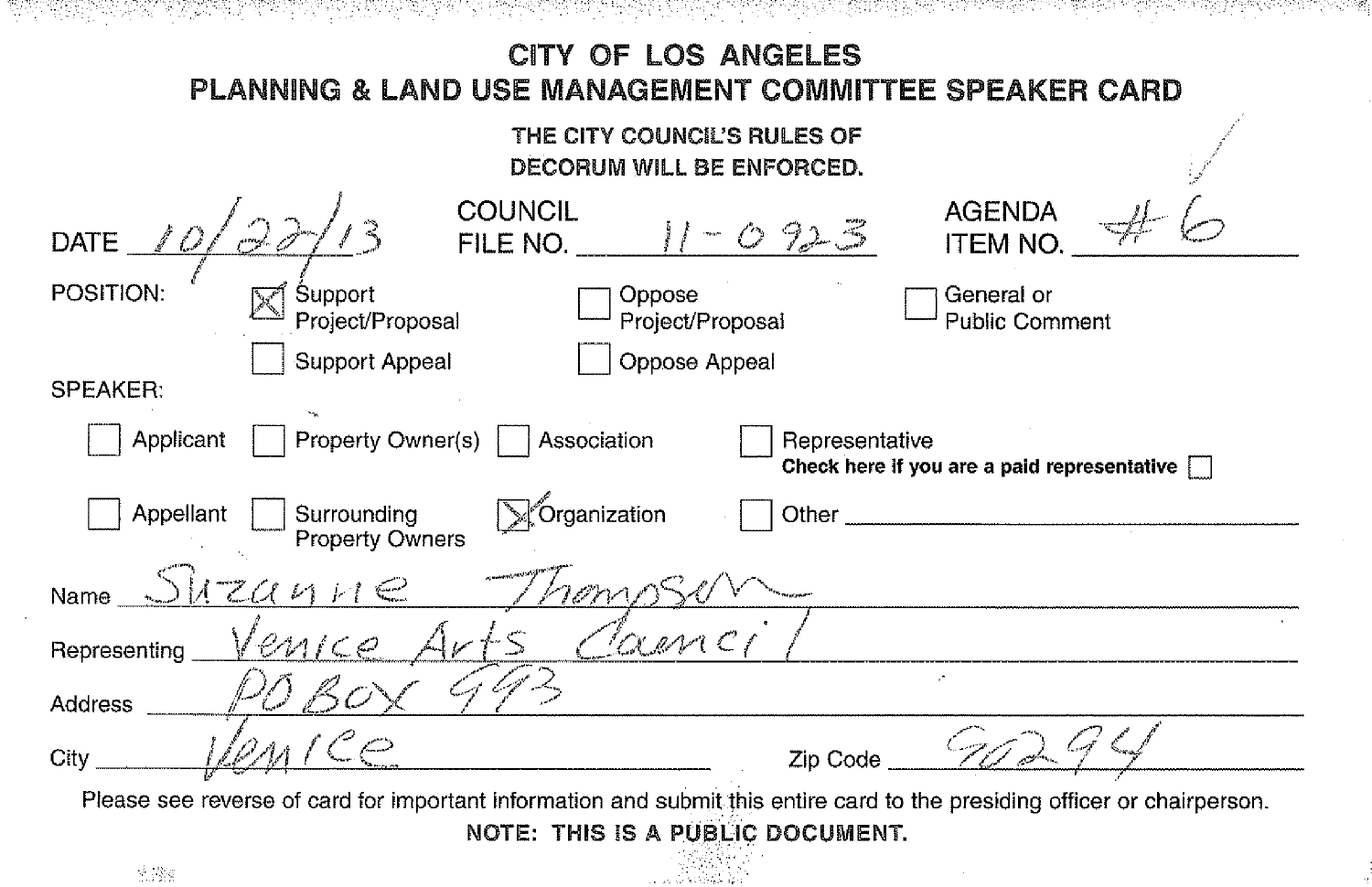| 경우 아이가 그는 어떻게 한 번 가지 않았다.<br>입에 가면 사람이 어려워서 거야? 어려워서 보이는 것이 없어요. 동생은 아직 부분에 이 사람이 어려워서 보이는 사람이 잘 좋아했다.                                                               |  |
|----------------------------------------------------------------------------------------------------------------------------------------------------------------------|--|
| <b>CITY OF LOS ANGELES</b>                                                                                                                                           |  |
| PLANNING & LAND USE MANAGEMENT COMMITTEE SPEAKER CARD                                                                                                                |  |
| THE CITY COUNCIL'S RULES OF                                                                                                                                          |  |
| <b>DECORUM WILL BE ENFORCED.</b>                                                                                                                                     |  |
| <b>COUNCIL</b><br><b>AGENDA</b><br>Co<br>DATE<br>FILE NO.<br><b>ITEM NO.</b>                                                                                         |  |
| POSITION:<br>General or<br>Oppose<br>Support<br>Project/Proposal<br>Project/Proposal<br><b>Public Comment</b>                                                        |  |
| Support Appeal<br>Oppose Appeal<br><b>SPEAKER:</b>                                                                                                                   |  |
| Property Owner(s)<br>Applicant<br>Association<br>Representative<br>Check here if you are a paid representative                                                       |  |
| Organization<br>Appellant<br>Surrounding<br><b>Property Owners</b>                                                                                                   |  |
| $Em$ 16 $Y$<br>Name                                                                                                                                                  |  |
| CODOC1<br>/ENICE ARTS<br>Representing                                                                                                                                |  |
| $\overline{\nu_{\mathcal{K}}}\nu$<br>PACMS<br>Address                                                                                                                |  |
| NICE<br>City<br>Zip Code                                                                                                                                             |  |
| Please see reverse of card for important information and submit this entire card to the presiding officer or chairperson.<br><b>NOTE: THIS IS A PUBLIC DOCUMENT.</b> |  |

 $\beta_{\rm{p}}$